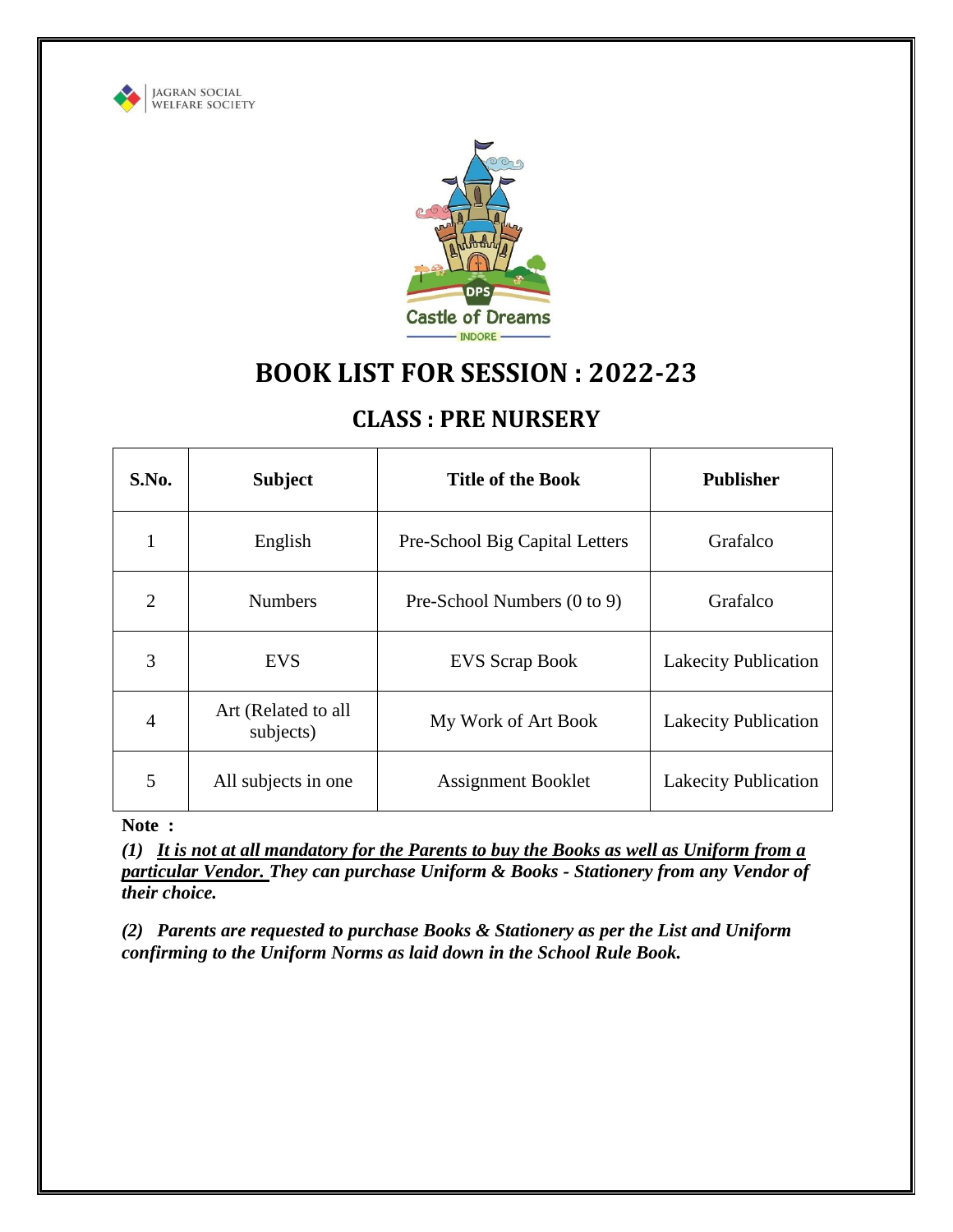



# **BOOK LIST FOR SESSION : 2022-23**

### **CLASS : NURSERY**

| S.No.          | <b>Subject</b>      | <b>Title of the Book</b>       | <b>Publisher</b>                  |
|----------------|---------------------|--------------------------------|-----------------------------------|
| 1              | English             | Red Car Reader - A             | <b>Tychee Publishing</b>          |
|                |                     | Fun with Alphabet - A-Z        | Word Smith - Publication          |
|                |                     | Fun with Alphabet - a-z        | Word Smith - Publication          |
|                |                     | English Workbook               | <b>Lakecity Publication</b>       |
|                |                     | Pio Peep - Rhyme Book          | <b>Lakecity Publication</b>       |
|                |                     | My Hungry Caterpillar (Reader) | <b>Lakecity Publication</b>       |
| $\overline{2}$ | Hindi               | Aadharika Primer A             | Next Education India Pvt.<br>Ltd. |
|                |                     | Hindi Workbook                 | Lakecity Publication              |
| 3              | <b>Numbers</b>      | Number Workbook - 1 (0-20)     | <b>Lakecity Publication</b>       |
|                |                     | Number Workbook - 2 (21-50)    | <b>Lakecity Publication</b>       |
| $\overline{4}$ | <b>EVS</b>          | <b>EVS Workbook</b>            | <b>Lakecity Publication</b>       |
| 5              | Art and Craft       | Busy Bees - C Art              | Ace Vision Publisher Pvt.<br>Ltd  |
|                |                     | <b>Busy Bees - Craft</b>       |                                   |
| 6              | All Subjects in one | <b>Assignment Booklet</b>      | <b>Lakecity Publication</b>       |
| $\overline{7}$ | All Subjects in one | Bridge up Booklet              | <b>Lakecity Publication</b>       |
| 8              | All Subjects in one | <b>Summer Booklet</b>          | <b>Lakecity Publication</b>       |

#### **Note :**

- *(1) It is not at all mandatory for the Parents to buy the Books as well as Uniform from a particular Vendor. They can purchase Uniform & Books - Stationery from any Vendor of their choice.*
- *(2) Parents are requested to purchase Books & Stationery as per the List and Uniform confirming to the Uniform Norms as laid down in the School Rule Book.*